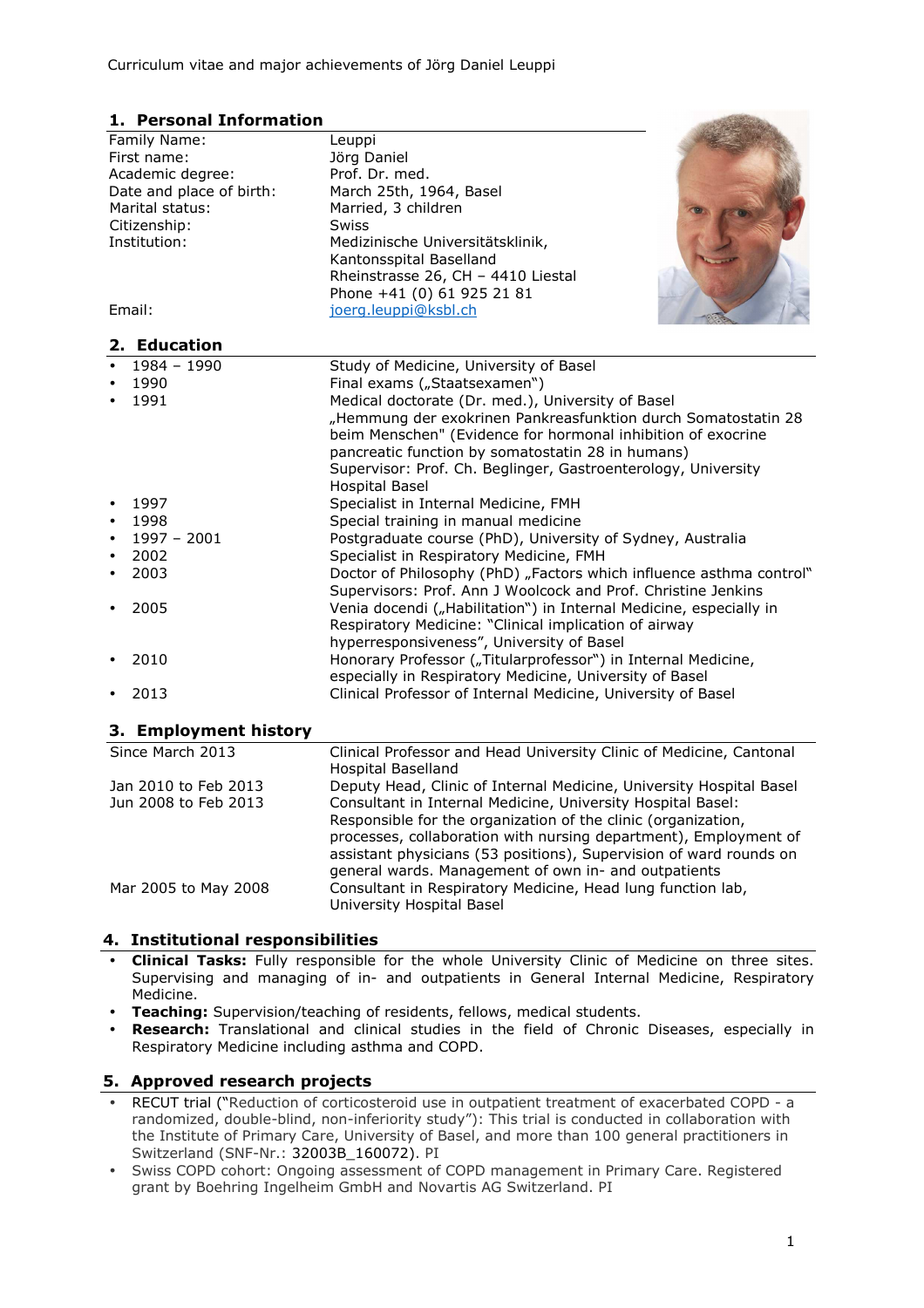# **6. Supervision of young researchers**

| $\bullet$ | Master thesis: | Completed: J. Mundwiler (Sports Sciences)                                      |
|-----------|----------------|--------------------------------------------------------------------------------|
|           | • MD thesis:   | Completed: D. Vakil-Gilani, S. Ristic, R. Benz, D. Gassmann, A. Kruker, E.     |
|           |                | Kaiser, K. Henny, A. Handschin, P. Urwyler, ML. Prons                          |
|           |                | Ongoing: D. Buess, S. Kind, E. Thesenvitz, B. Janisch, H. Scheerle, T. Junker, |
|           |                | A. Deman, A. Iranyi, S. Schwarz-Zindel, M. Premstaller                         |
| $\bullet$ | PhD thesis:    | Completed: S. Brighenti-Zogg (Movement Sciences)                               |
|           |                | Ongoing: C. Gregoriano (Pharmaceutical Sciences)                               |

### **7. Teaching activities**

- Graduate Teaching: Basic and advanced clinical courses in the fields of basic competencies, general Respiratory Medicine for bachelor and master students in Medicine
- Postgrad. Teaching: Regular training courses for office- and hospital-based physicians in the fields of Respiratory Medicine

#### **8. Memberships in panels, boards, etc.**

- Since 2006: Member of the Executive Board of the Lung League Basel, since 2015 president • Since 2006: Member of the Training Committee of the Swiss Society of General Internal Medicine
- Since 2010: Member of the Executive Board of the Swiss Society of Pneumology (responsible for DRG)
- Since 2012: Member of the Executive Board of the Swiss Society of General Internal Medicine
- Since 2013: Member of the Executive Board of the Swiss Medical Head Association
- Since 2013: Trustee Board, Institute of Clinical Epidemiology
- Since 2013: Director Board, Clinic of Barmelweid

### **9. Active memberships in scientific societies**

- Swiss Society of Internal Medicine
- Swiss Society of Pneumology
- FMH-Member
- American Thoracic Society
- European Respiratory Society

### **10. Organization of conferences**

- Since 2012: Member of the Organizing Committee of the MedArt Congress in Basel
- 2012 2016: Co-Chair of the Swiss Society of Internal Medicine (SGIM) Great Update Conference
- 2015: Organization of the Annual Meeting of the SGIM Congress (Chair)

#### **11. Awards**

- 2013: Best publication Award for REDUCE Trial, Swiss Society of General Internal Medicine
- 2015: 3rd rank, Novartis best Poster Award, Swiss Society of General Internal Medicine

### **12. Career interruptions**

None.